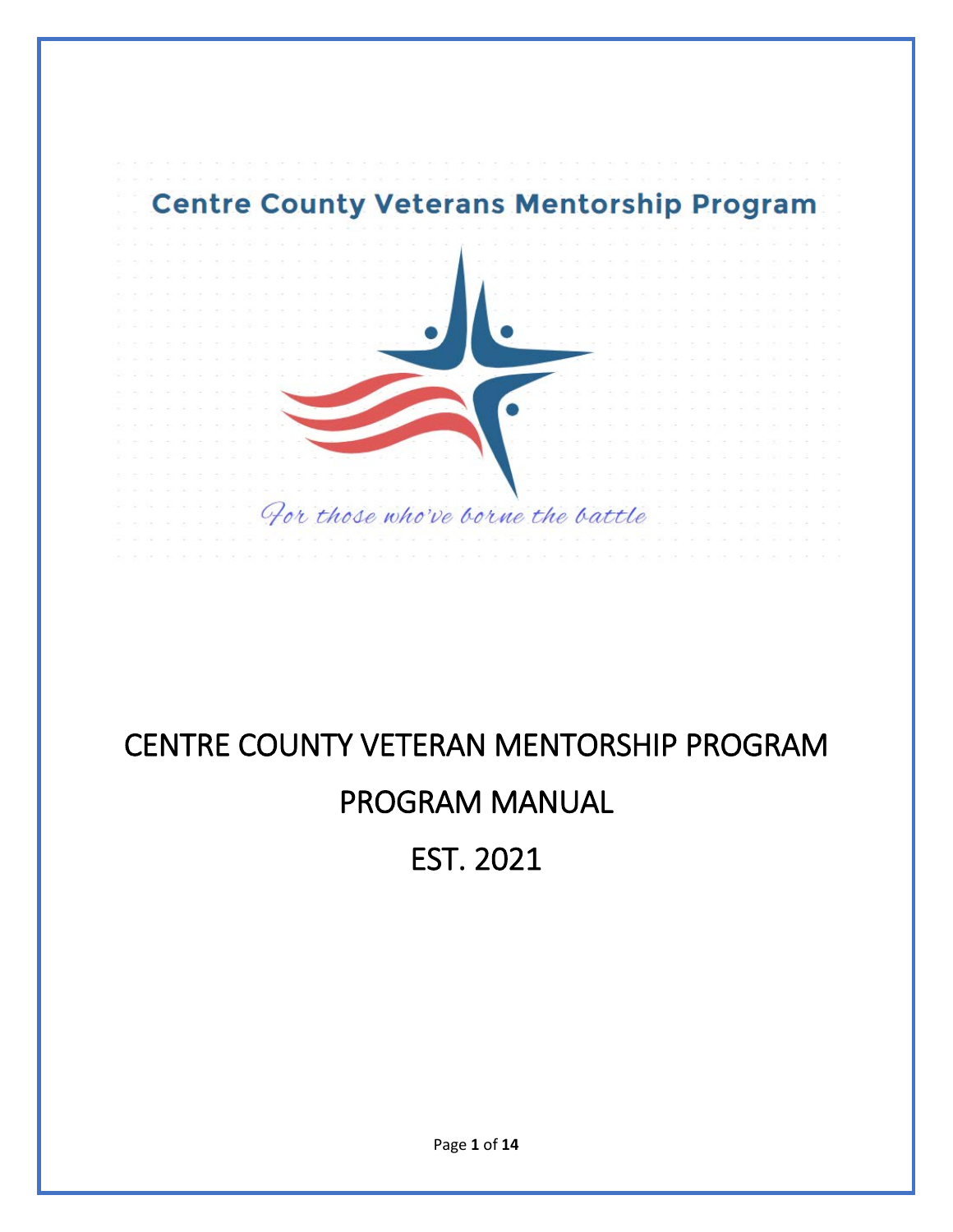#### Welcome and Introduction

Welcome and thank you for your interest in serving in Centre County's Veteran Mentorship Program as a Veteran Mentor (VM). This manual is designed to be an overview of what to expect as a participant. It provides a basic outline and general information as a resource to refer to as you participate in the program.

As a VM you are expected to follow the instructions which may be given to you by the legal entity adjudicating your Mentee's case, Program Cadre, and potentially, Treatment Professionals relative to your mentee's condition.

We encourage you to share this resource with friends, family, and anyone you think would be interested in the goals of the program, which are, to paraphrase Abraham Lincoln, "… to care for him who shall have borne the battle."

#### History and Purpose

Started by a group of veterans and legal professionals in 2020 and first implemented in 2021, the Centre County Veteran Mentorship Program (CCVMP) is a working answer to a dynamic and evolving question: how best to serve those who have served our nation and its people? Many veterans have rich and rewarding experiences during their service, but as is the nature of the calling, many are inflicted with wounds that go far beyond the battlefield. When veterans return to the society they sought to defend and serve, they can sometimes be impacted by traumatic events and injuries sustained in their service to those same communities. The result can be problems with substance abuse, mental health conditions, pain management shortcomings, and various other barriers to veterans realizing the peace and prosperity they sought to cultivate and defend both domestically and abroad. There are more than10,000 active duty, Reserve, National Guard, and family members within Centre County as well as those military elements who transit to and through the jurisdiction from time to time. The active duty, Reserve and NG units are subject to both to the Uniform Code of Military Justice and Centre County justice. Many of the Centre County veterans and military reside within the county when not deployed or are on leave at home.

Centre County District Attorney Bernie Cantorna expressed a desire to create a diversionary track initiative which would seek to help veterans involved with the criminal justice system obtain the help necessary to recovery and reclamation to society. Often times, a veteran's cause for being involved in the criminal justice system can be traced back to conditions sustained in service, to include but not be limited to: physical injuries, PTSD, substance dependencies, etc. DA Cantorna reached out to local veterans groups and other legal professionals to request the creation of a mentorship program – an entity entirely separate from the courts and criminal justice system – which would pair veterans involved in the criminal justice system with other veterans who would be willing to mentor and guide the veteran both through the criminal justice process, as well as connecting the veteran mentee with local resources which often facilitate their recovery and be generally to their and societal benefit.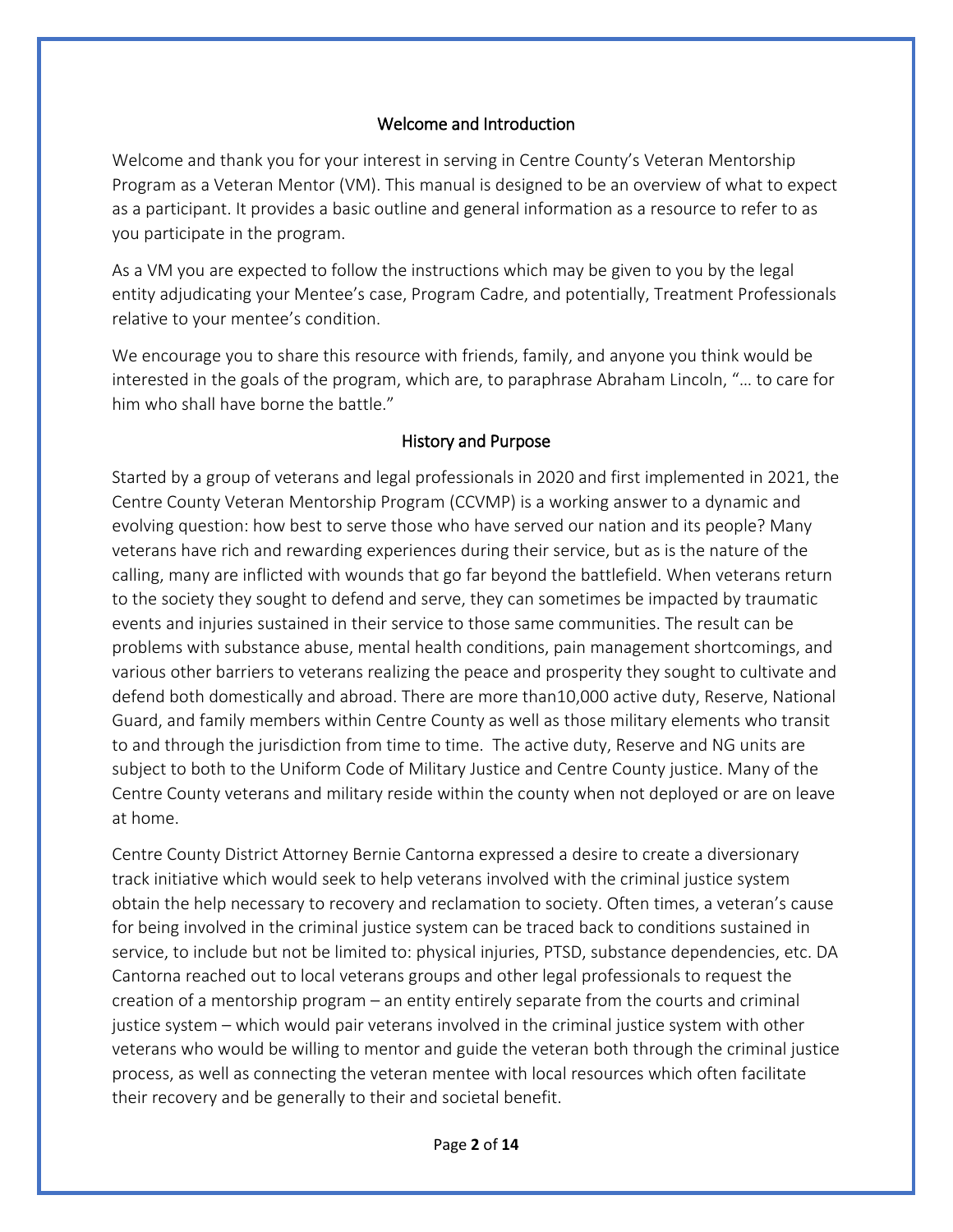The mission of the CCVMP is to successfully habilitate Veterans and military members by diverting them from the traditional criminal justice systems and providing them with the tools they will need to lead a productive and law-abiding life. As a program, we will find the Veterans, offer them assistance, assess their needs, manage their care and help them to problem solve as the goal is to reduce the Veteran's inappropriate behavior while helping to make positive lifestyle changes. As a nation, we have invested heavily in Veterans and military members, who in turn invested heavily in us. This program seeks to honor their commitment and help them meet their life goals and help to resolve the issues and strengthening the resilience of the military or veteran member.

#### What is a Treatment Track?

Centre County offers a veteran's treatment track for certain criminal charges and offenses and is a legally supervised, mentored and monitored avenue for veterans whose initial, continued, or chronic substance abuse, dependency, and/or mental health issues that appears to have contributed to their current situation, arrest and/or conviction of a crime. The track constitutes an offer to the veteran to establishing and maintaining sobriety, seeking treatment, while and complying with terms and conditions necessary to establishing and maintaining stability necessary to live a law-abiding life. The track is not a get-out-of-jail-free card. The Veteran community typically has a high sense of honor and regard for duty – there is no exception here. By voluntarily consenting to a treatment track offer, the Veteran is agreeing to work hard to rehabilitate and develop the skills necessary to establish and maintain stability in their lives. The goal of the track is to rehabilitate and provide an opportunity for betterment and correction while avoiding potentially arbitrary or ineffective prison sentences and effect on family.

A veteran may be required to do all or some of the following:

- Outpatient Treatment
- Inpatient Treatment/Residential Treatment
- Halfway House or Transitional housing placement
- Regular and random drug testing
- Counseling
- Mental Health Treatment
- Educational/vocational program participation
- Participation in self-help (AA, NA) sober support meetings

The Mentor will also seek to help the Mentee with other areas of life necessary to cultivating stability and success, according to individual needs within the community. This may include:

- Skills testing and an educational assessment
- Veterans Benefits applications/enrollment
- Treatment referral and resource connection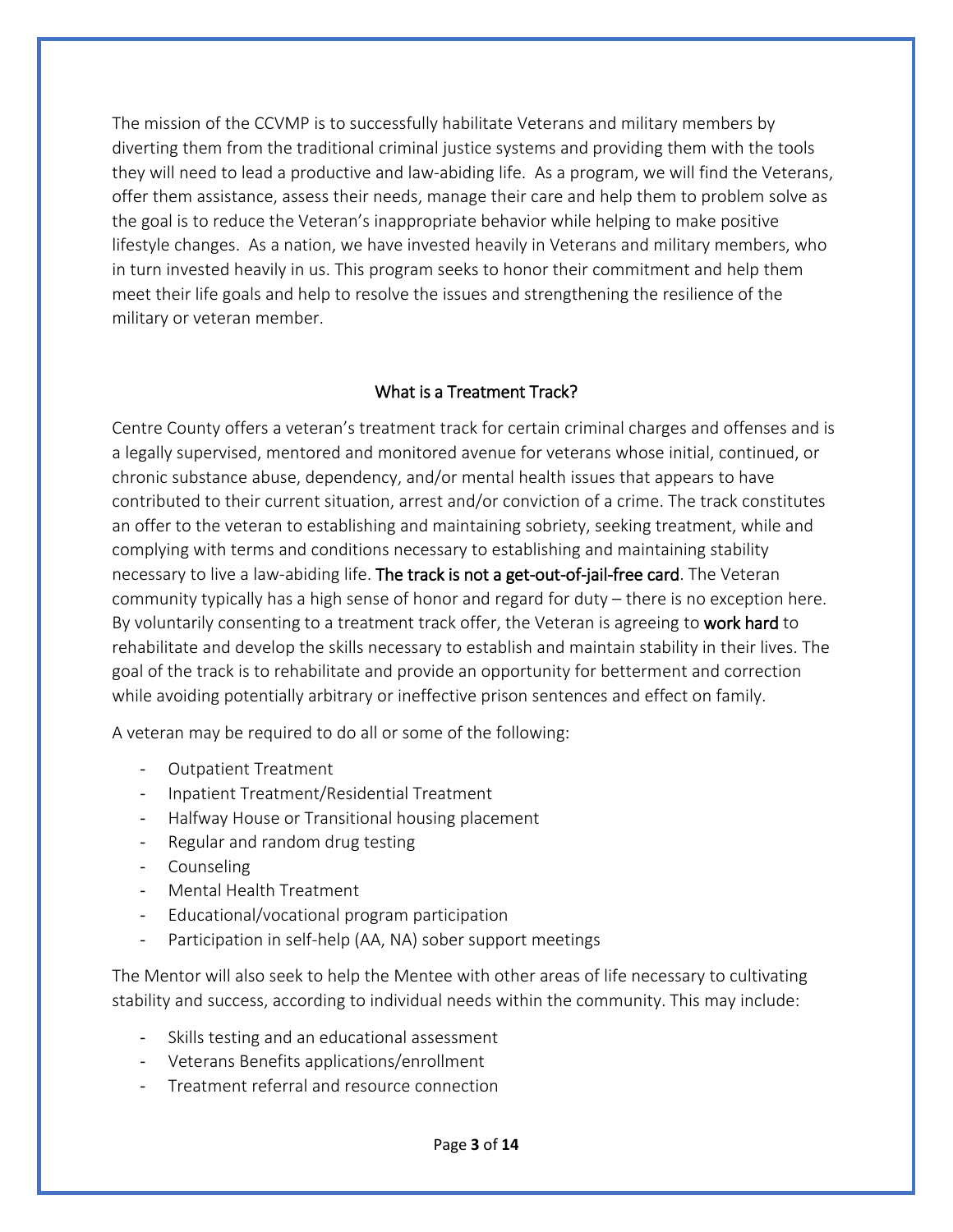- Food/Housing insecurity benefit referral
- Life skills development
- Public assistance/Medicaid
- Recreational Activities
- Emotional support

Where it would be improper or implausible for a Mentor to provide services to a Mentee, they will attempt to acquire the resources necessary to connect that Mentee with the appropriate provider/outlet. This may include services such as:

- Mental health treatment
- Substance abuse treatment
- VA disability benefits
- VA claims filing
- Seeking legal representation
- Any other areas the Mentor feels they may benefit or may not be able to address consummately on their own

The CCVMP will include regularly schedules meetings with Mentees, as well as providing accountability for the Mentee. The goal of the Mentor is to help the Mentee process and navigate what can be a bureaucratic and intimidating system for a person facing multiple stressors and concerns.

When a Mentee obtains a treatment plan, it will be the Mentor's role to help support the Mentee in complying with the plan. This may include connecting the Mentee with transportation resources to attend treatment, counseling the Mentee at times of heightened stress or risk, and providing stability and guidance necessary to demonstrate the benefits of living in a law-abiding manner.

# Eligible Participants

A Veteran need not be considered a Veteran for legal purposes to qualify for a Mentor. Similarly, the Veteran doesn't need to be involved in the criminal justice system to apply for a Mentor. They need merely have worn the uniform of a service member at some point, and express a bona fide desire to better themselves and so desire guidance in altering behaviors they recognize may be detrimental to their wellbeing. Some may feel that they have been abandoned by the system or community and would be allowed access before a calamity has occurred or may be trying to solve a recurring problem .

The CCVMP **does not** get to decide which criminal offenses may qualify or disqualify a veteran. This discretion is left solely to the Centre County District Attorney. The DA is the arbiter of offers, and it is the DA who decides who may be offered the diversionary track incentive, or not. While the CCVMP may provide a mentor to someone not offered the diversionary track, that **does not**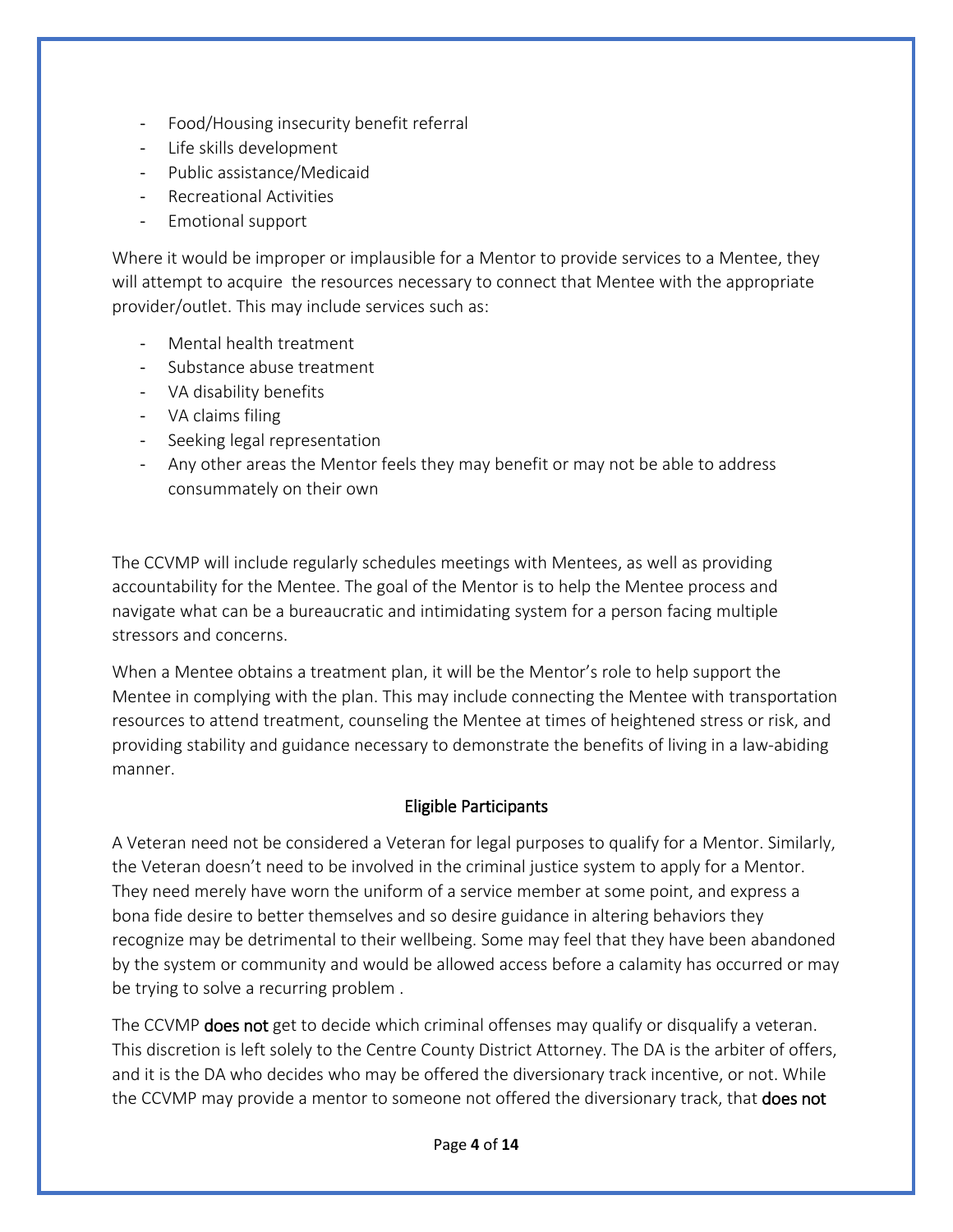mean the DA is bound to offer weight or consideration to the mentor/mentee relationship or a Veteran's participation in the program.

# The Mentorship Team

The mentorship team itself is comprised of two individuals, the Mentor, and the Mentee. However, there is a large supporting cast of people interested and invested in the Veteran's outcome, to include Centre County Substance Abuse/Mental Health professionals, legal professionals, veteran support personnel, and more. As more resources become available locally, the Mentoring Team will provide updated lists.

The following list is a non-exclusive repository of resources – any resources which may serve to help the Veteran reach their goals are welcome:

| Name                        | Organization/Role              | Contact Info             |
|-----------------------------|--------------------------------|--------------------------|
| DA Bernie Cantorna          | District Attorney              | (814) 355-6735           |
| VJO - Shereen Horton        | VJO advocate - (Connects vets  | (814) 943-8164, ext 4151 |
|                             | to treatment)                  |                          |
| Director – Veterans Affairs | Centre County Veterans Affairs | (814) 355-6812           |
| Centre County               | (VA Claims)                    |                          |
| Centre Co. Public Defender  | Public Defender - Legal        | $(814)$ 355-6798         |
|                             | representation                 |                          |
| Centre Co. Probation and    | Probation Office               | $(814)$ 355-6771         |
| Parole Office               |                                |                          |
| Centre Co. Drug and Alcohol | Treatment for Substance Use    | $(814)$ 355-6744         |
|                             | <b>Disorders</b>               |                          |
| VA Suicide Hotline          | Suicide Prevention             | 1-800-273-8255           |
| Centre County Mental Health | Connect Individuals to         | 814-355-6786             |
|                             | Community Resources and        |                          |
|                             | Mental Health Treatment        |                          |

# Required Paperwork

All Mentees must apply to the CCVM Program for coordination of services and resources, as may be necessary. The applications will then be processed and a Mentor assigned. From there, the Mentor will "in-process" the Mentee, filling out an intake form, meeting, and begin getting to know each other to identify areas of need in the Mentee's life after interview and analysis.

The Mentor and Mentee will both sign a confidentiality agreement. This will be designed to ensure that any information regarding substance abuse and treatment will be kept strictly confidential between the Mentor and Mentee.

# THE VETERAN ACKNOWLEDGES THAT PERSONALLY IDENTIFIABLE INFORMATION MAY BE SHARED WITHIN THE CCVMP.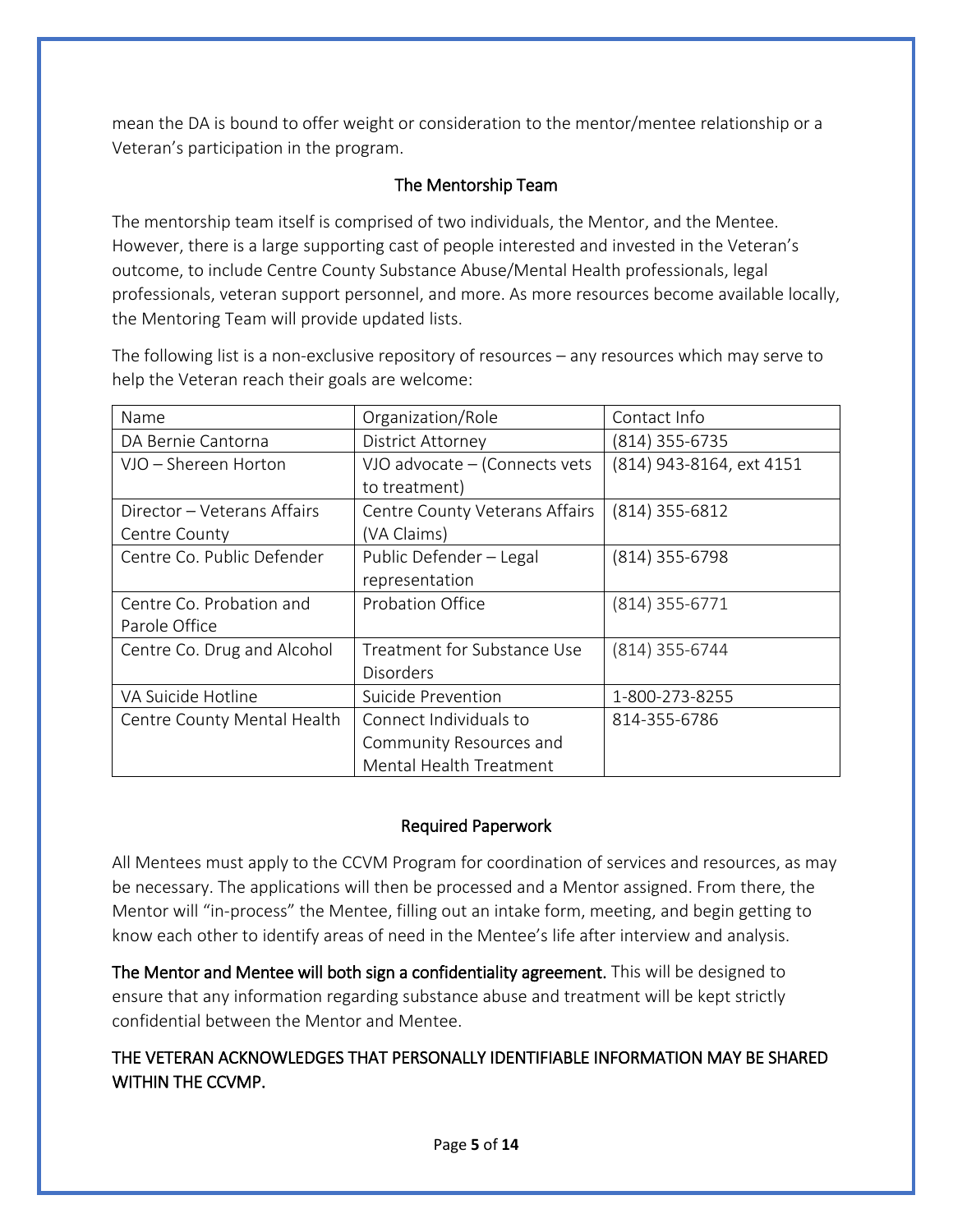#### Program Expectations and Rules

While we recognize that addiction and other conditions are treatable, and stability is attainable regarding mental health symptoms, it is important to remember that the impetus for this Mentorship could be the criminal charge, loss of clearance or other barrier and a desire to avoid prison and punishment.

That said, this program pools resources and structures which – when followed – can provide relief from the cycle of misery brought by addiction and mental health hospitalizations. In order to make successful use of the Mentorship Program and other resources, it is paramount that the Mentee follow the rules and guidelines pursuant thereto – anything less may result not only in prison, but eventually, death.

It is the intent that the Mentor take all reasonable steps to assist the Mentee in following the rules and making the positive changes in their lives they so desire. Similar to many military structures, this will be to help ensure the Mentee is 1) at the right place, 2) at the right time, 3) in the "right uniform." If we substitute the third bullet with "the right attitude and equipment" then we can see that the program is designed to guide the veteran through a process which provides positive and lasting results.

It is paramount that the Mentee:

- Makes all appointments scheduled for treatment/counseling and mentoring
- Keeps in contact with the Mentor, Probation agent, and defense attorneys as they require
- Completes tasks and objectives given them by mentoring and support personnel
- Keeps open lines of communications and **proactively communicates concerns** before they become untenable or unmanageable
- Communicates openly and freely regarding treatment needs and concerns as they may arise or are discovered

Likewise, the Mentor must:

- Be reachable to the Mentee in time of bonafide crisis this may mean occasional 3:00 AM phone calls
- Assist the Mentee whenever able this may mean providing guidance, character statements to other entities, the court or attesting to accountability checks
- Provide guidance and support, NOT be their Drill Instructor/Sergeant or House Mouse.
- Respect other people within and outside of the program and choices of religion or beliefs which may differ. This is a program that is based on trust and mutual support of veterans and their families.
- Not to denigrate, exploit or inhibit the recovery of the Mentee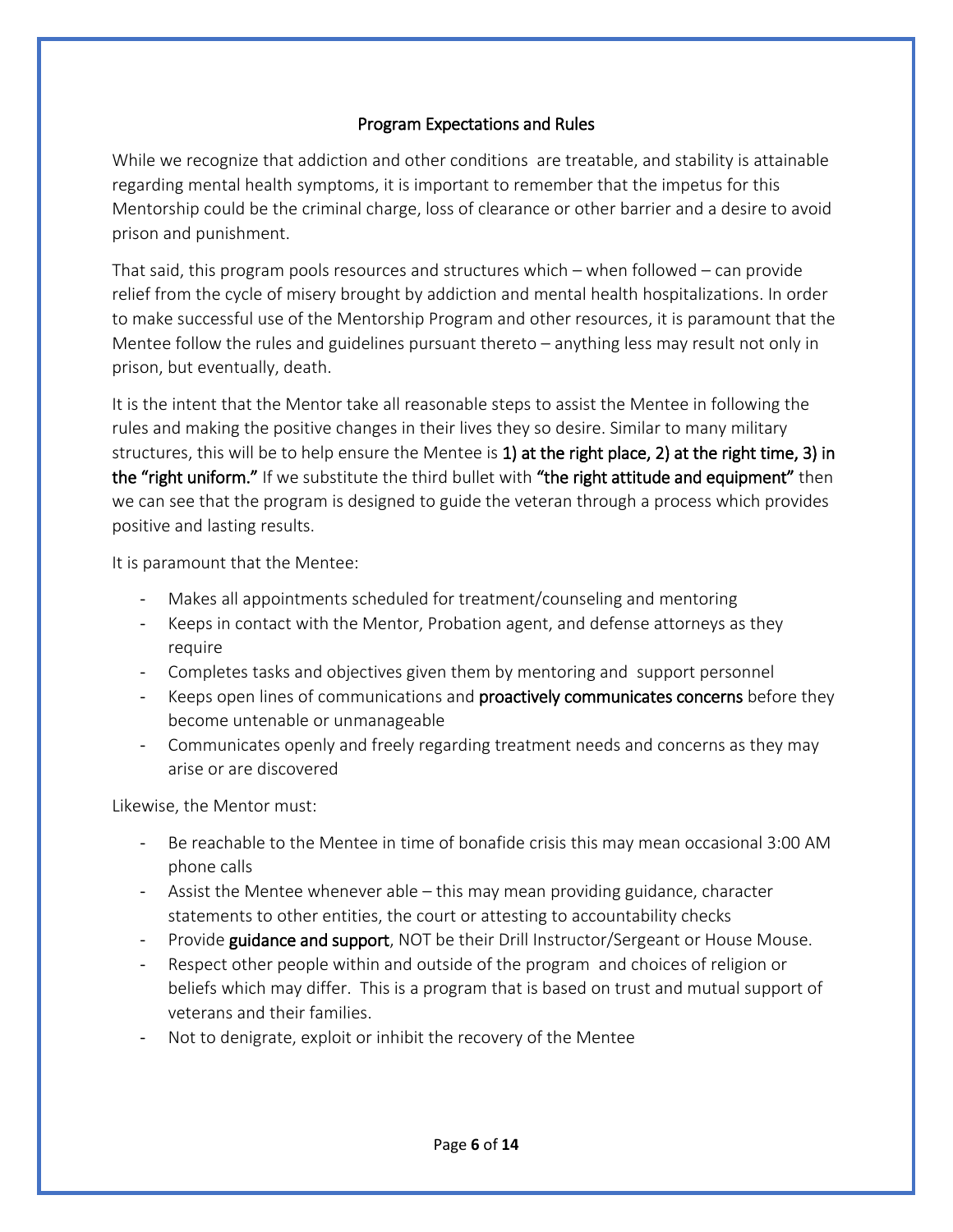While the above guidance is certainly non-exclusive, it serves to illustrate examples of the expectations that both parties to the Mentorship should be able to reasonable foster cooperation and compliance for all.

#### Program Phasing

The CCVMP will follow a Red – White – Blue phasing structure, where each phase builds a foundation and develops into the next phase, successively.

#### Mentor as Reporting Agent

If the veteran fails to demonstrate likelihood of success in a diversionary track, the Mentor will begin a violation review process for the veteran.

If after the violation review process the CCVMP deems it is in the best interest of the program to sever ties with the veteran, the veteran will be non-selected for continuation in the program, and the mentor corps will effectively expel the veteran. The CCVMP will submit a statement to the DA informing them the CCVMP is no longer associated with the veteran.

If the violation review process occurs in the white or blue phase, and the CCVMP determines the veteran is not likely to complete the program successfully or is not substantially complying with all aspects of the treatment plan, then the CCVMP may expel the veteran and submit notice to the DA that the CCVMP is no longer associated with the veteran.

# The CCVMP does NOT state the reason for expulsion to the DA, only that the expulsion occurred and when it occurred.

Violation Review Process: (This is designed as an Article 15 or Captains Mast Process.)

In the event of a violation **self-reported** to the mentor, the mentor will schedule a meeting with the veteran as soon as possible, ideally within twenty-four hours. The mentor will also notify the CCVMP cadre of the violation as soon as possible.

In the event the mentor is unavailable, another mentor may cover down.

During the post violation meeting, a mentor will summarize and record the meeting in the meeting log. They will identify: the stressors present in the situation regarding the violation, the nature of the violation itself, and the veteran's reaction to the violation.

The mentor and veteran will establish a plan to avoid further violations or similar situations which lead to the violation.

Upon completion of the post-violation meeting, the mentor will review the plan with a member of the cadre, and both the cadre and mentor will sign off on the meeting. The cadre can also meet with the veteran if necessary.

If the mentor and cadre feel the violation is particularly egregious, they can submit the veteran for expulsion.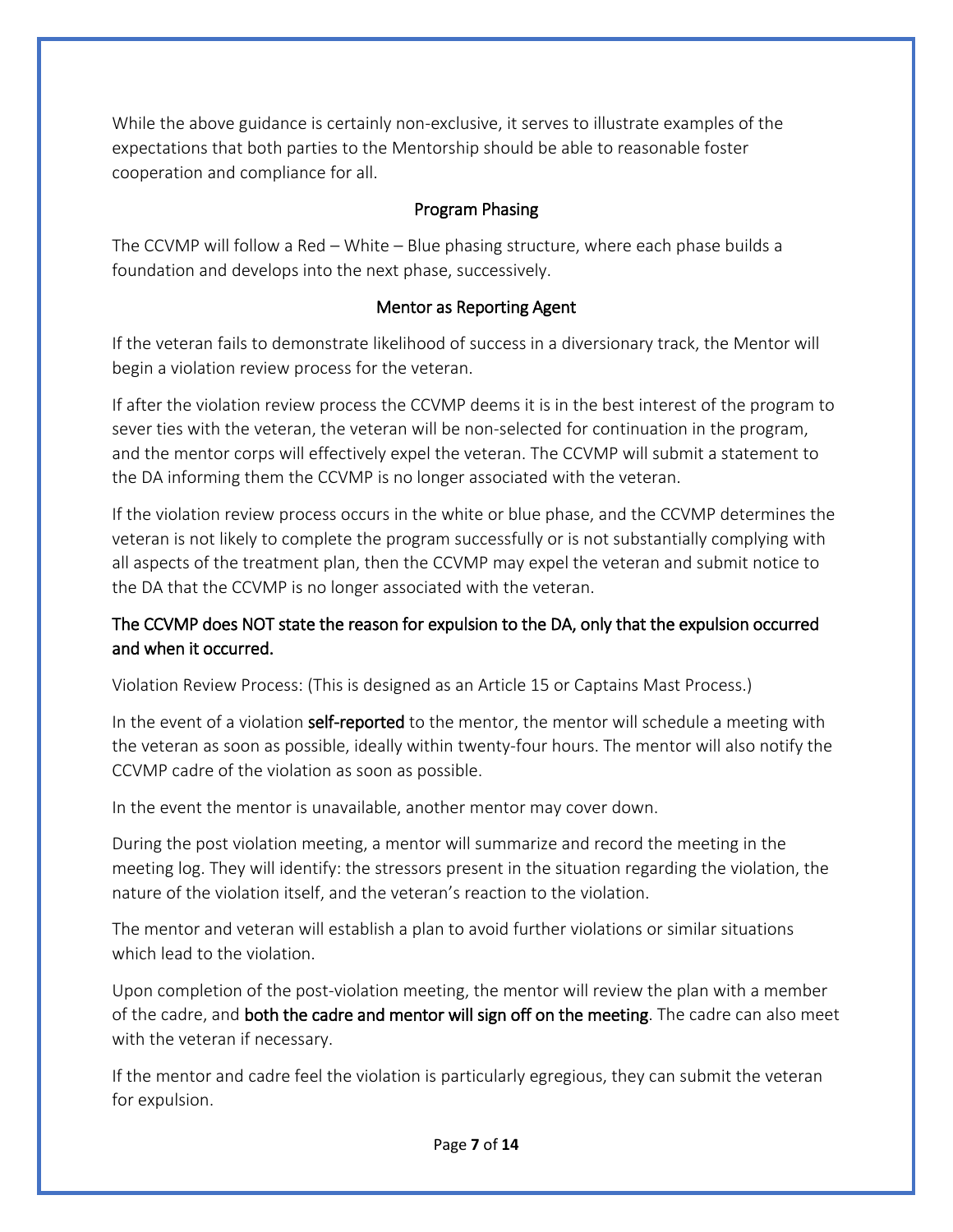If both the mentor and cadre agree, the veteran is expelled. If they disagree, they can seek input from an additional impartial cadre.

Expulsion will require a majority consensus, consisting of no more than three opinions. (i.e., 2-1 is the maximum vote possible).

# Program Structure

The Mentorship program will recognize and provide phase specific guidance throughout each phase. The phases will be tailored to each individual with personalized requirements and conditions, but will generally adhere to the following structure:

# Red Phase

This is the first phase in the track/program and will therefore likely have the most intensive requirements, restrictions, and oversight.

The purpose of this phase is to 1) assess the Veteran's risk factors, and 2) develop a treatment plan, and 3) evaluate the veteran for likelihood of success in the diversion track. This phase may last anywhere from three weeks to three months and will dependent on factors such as: treatment evaluation availability, cooperation of the Veteran, availability of other necessary resources.

During the Red Phase, the Veteran/Mentee will:

- Mentee in-processes the CCVMP with their Mentor and completes the intake form
- Works with Mentor to identify and recognize likely risks to their wellbeing in their life and develop plans to address these concerns
- Set schedules on when to call treatment resources to set up evaluations (Mentor provides this information)
- Set and agree to schedule of check-ins as Mentor deems necessary (daily, weekly, biweekly, etc.) – but no less than one hour per week in person (as public health allows)
- Develop a plan to attend self-help meetings (AA, NA) as relevant, to include transportation
- Identify and address all other potential barriers to success (housing, cell service, food security, etc.)

Following the successful completion of Red Phase tasks, the Mentor will submit a request to transition to White Phase. White Phase transition will require, at a minimum: 1) successful risk identification practices and strategies employed successfully in Red Phase, 2) no relapse/parole violations for at least thirty consecutive days, 3) veteran has enrolled in and is scheduled to begin or is undergoing treatment and received evaluations from treatment providers, and 4) the mentor is willing to endorse the mentee and believes they've demonstrated a likelihood of success.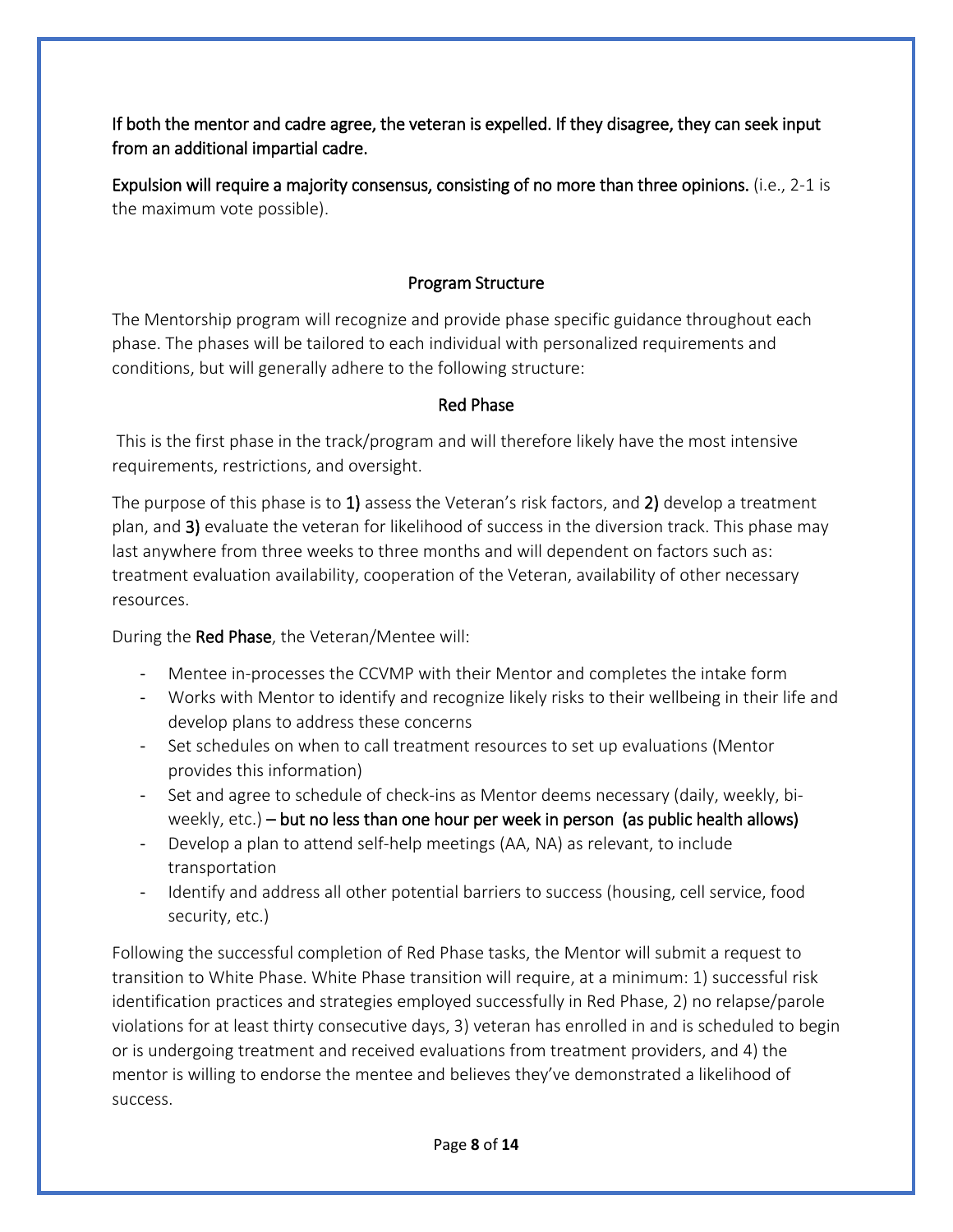The request to transition to White Phase must contain from the Mentor: 1) a statement attesting to the Mentee's performance so far, 2) copies of treatment provider evaluations, 3) proof of enrollment/participation in treatment. It is at this point that the Mentor submits an application with supporting documentation to the DA for acceptance into the Veteran Treatment Track Initiative ("VTTI").

\*Transition\*Each phase requires at completion a submission of a "Request to Transition" packet to the DA, prior to transitioning to the next phase. Upon grant of transition, a risk assessment must be conducted between the Mentor and Mentee and the Plan continued or enhanced.

Requests to transition will require signature from at least two mentors (one of which must be the veteran's mentor).

# White Phase

The White Phase is where the bulk of the work is done by the Mentee. This phase will consist primarily of the treatment track – getting well, sober, and stable. The Mentee would continue to attend necessary self-help meetings (AA,NA) as prescribed, in addition to any additional treatment the treatment professionals require and any conditions required by the assigned Judge or Probation and Parole.. The mentee is in the treatment track at the beginning of this stage.

The Mentee will:

- Continue self-help and meetings as scheduled with Mentor, Probation Agents, Treatment Professionals, etc.
- The Mentee will continue to process any pertinent VA claims
- Seek to stabilize and acquire positive living and employment conditions as deemed necessary

The Mentor will:

- Continue to provide mentorship and meet with the Mentee as mandated or decided between the two, whichever is greater
- Assist the Mentee in making meetings, meeting obligations, acquire paperwork necessary for VA claims and other treatment

Despite the brevity of this description, this phase could last as long as 6-9 months, depending on the severity of treatment required and accompanying programs. The Mentee may have community service obligations which will depend in large part on other obligations such as work or school. If attending self-help (AA, NA) this would be the period in which the Twelve Steps are completed.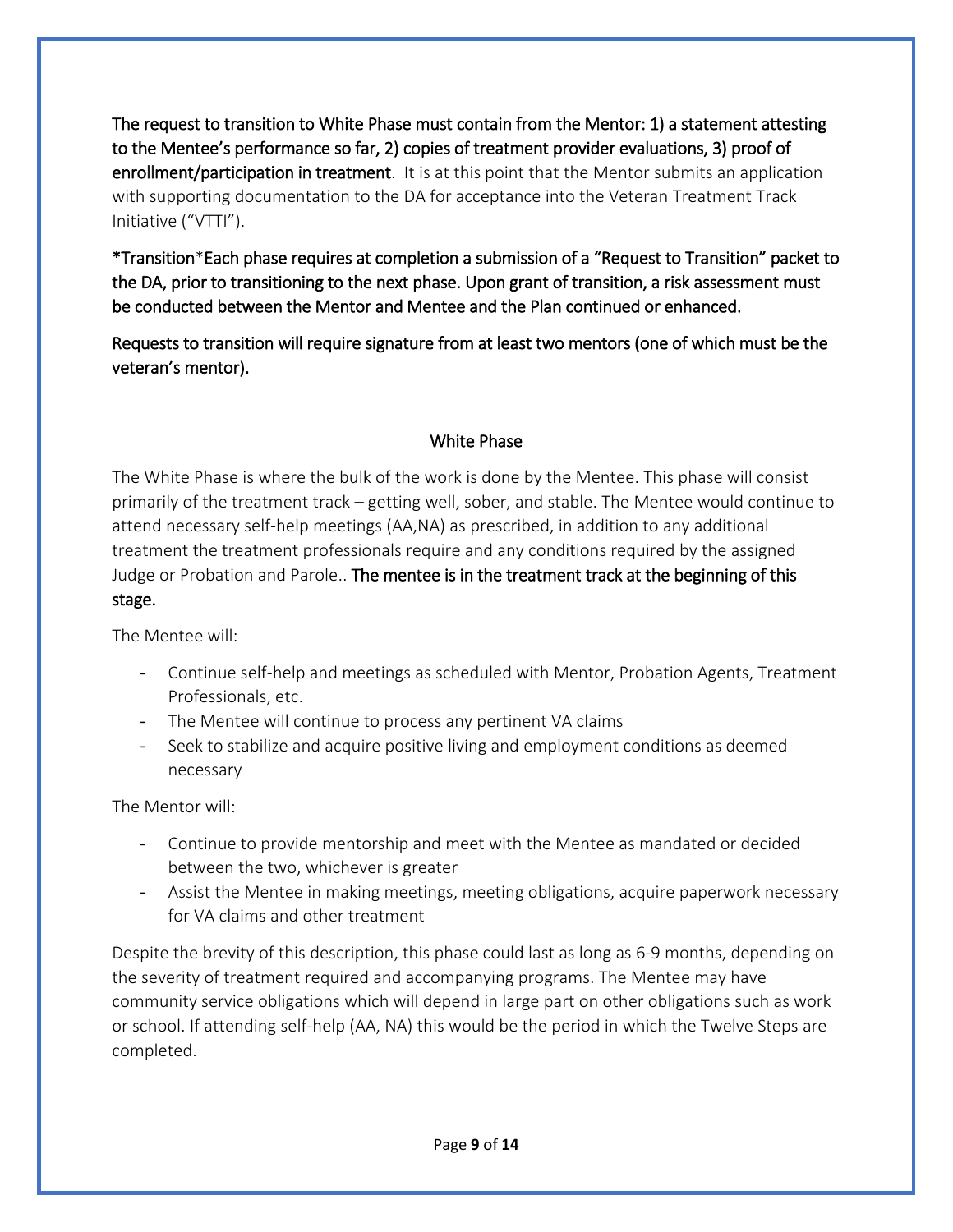\*A note on self-help: In the event the Veteran is attending self-help such as Alcoholics Anonymous or Narcotics Anonymous, they would be suggested/required to acquire a sponsor. It is not advisable the Mentor is also the sponsor unless they have extensive experience with the self-help program which applies. In the event the Mentor and Sponsor are not the same person, the two should be apprised of each other – to which the Sponsor would need to positively consent – as they both share a common interest: the Mentee/Sponsored.

Transition to Blue Phase: the request to transition to the Blue Phase will follow the same structure as the previous transition. To transition, at a minimum, the following must be present: 1) the Mentee has complied with all conditions of the White Phase agreement, 2) the Mentee has completed any prescribed necessary treatment programs or reached a point where the treatment professional managing their case can attest to stability and opine on satisfactory progress which constitutes "graduation" or "completion" of the rehabilitative treatment, 3) Maintained Sobriety for at least ninety consecutive days prior to applying for transition. See the above note on "Transition."

#### Blue Phase

The Blue Phase marks the end of an arduous and difficult journey, and the beginning of a second-chance opportunity at a stable, sober, positive life.

The goals of the Blue Phase are:

- Life planning
- Developed and articulated strategies to maintain stable, positive living
- Veteran has acquired employment, stable living conditions, or is enrolled for education at the next available class/semester
- Veteran has developed strategies in their "tool box" for dealing with issues and potential triggers
- Medications and treatment are stabilized and avenues for treatment are known and demonstrably utilized by the Veteran
- The Mentee can show they established a support network
- Mentee has completed "life planning" drafts with the Mentor

The Mentee – who ideally is substantially improved at this juncture – is beginning to enjoy the stability and peace offered from a sober, law-abiding life. The Mentor will work with the Mentee to formulate a plan for their future, where the Mentee will articulate goals, desires, and ideals to which they have a concrete plan of action to achieve.

Final Transition: The Mentor and Mentee will submit a final application for their final transition – "out-processing," where the Mentee will become an official graduate of the CCVMP. This application will, at a minimum, include: 1) a plan of action for the Mentee's future (goals, selfmonitoring, support network, 2) a summary by both the Mentor and Mentee of progress made with attention to specific likely risks/triggers and strategies to address them (these are two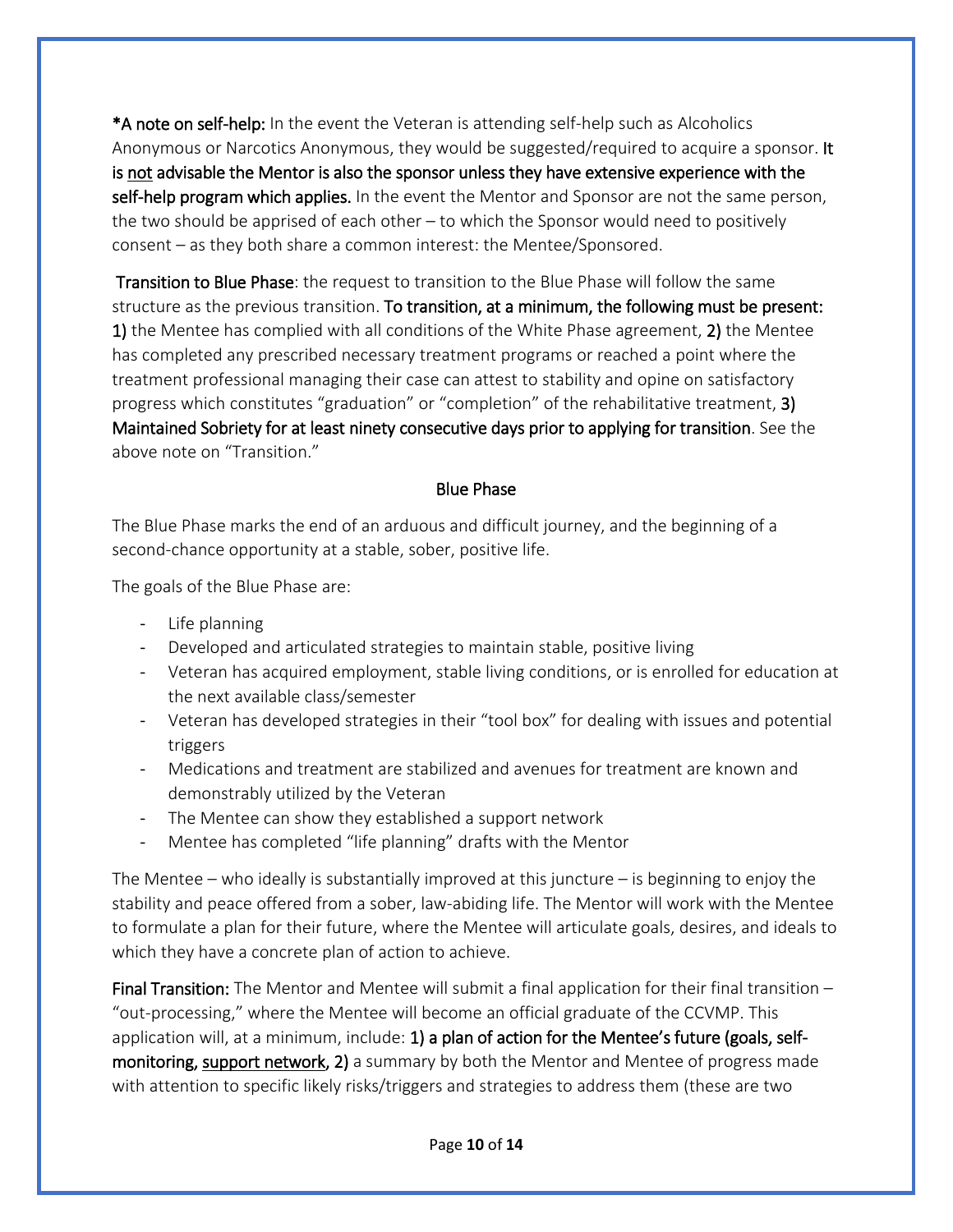separate summaries), 3) a statement of reflection by the Mentee illustrating what they have learned, how they plan to apply it, and what steps they plan to take to prevent recidivism.

#### **Graduation**

The Graduation of the Mentee is truly a thing to celebrate. In true military fashion, no event can go without some degree of pomp and circumstance. At a mutually agreed upon location, there will be formal acknowledgement of the progress, dignity, honor, and resilience the Mentee has displayed in their journey. The CCVMP community will come together to celebrate this renewal of life, and acknowledge the work of everyone involved.

\*Below are model forms:

#### Request to Transition

I am seeking to transition from:

(RED PHASE, WHITE PHASE, BLUE PHASE) to (RED PHASE, WHITE PHASE, BLUE PHASE, GRADUATE)

I attest I have complied with all tenets of the agreement to this point.

I have attached the following:

1) Progress reports from Mentor at Centre County Veteran Mentorship Program.

2)

4) Statement pertaining to Substance Abuse/Mental Health counseling from Treatment Provider.

5) Self-Help (AA,NA) attendance records.

6) Proof of employment or enrollment in a degree track or certification program.

7) Statement of representation for or filing of Veterans Administration/Veterans Affairs claims.

8) Affidavit of sobriety and compliance.

9) Risk Assessment (to be signed by Mentor).

10) Plan of action for transitioning to next phase.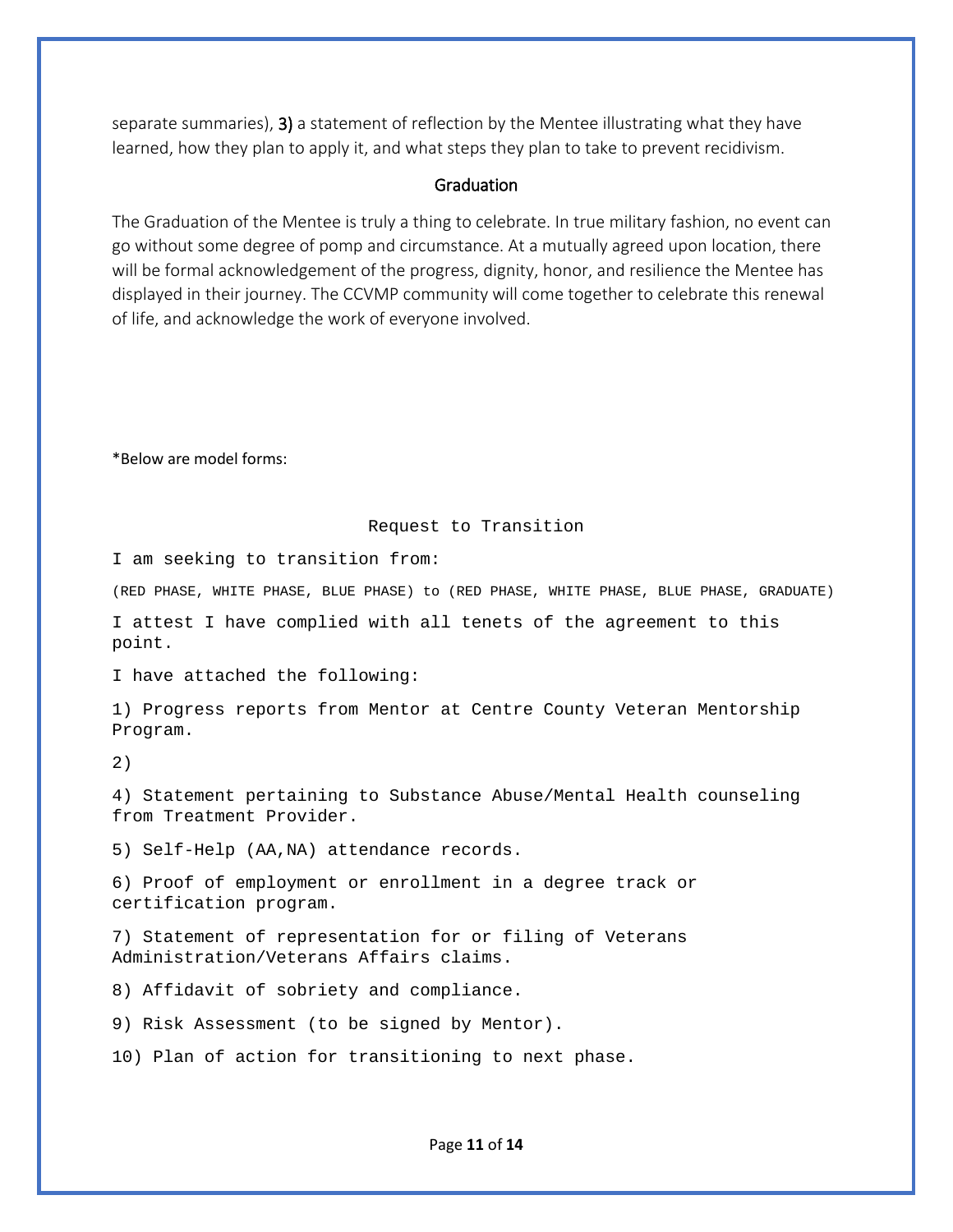| I do so solemnly swear that all information attached and contained<br>herein is true and I agree to correct any misunderstandings or<br>assumptions I know to be incorrect or should reasonably know to be<br>incorrect, promptly. I further agree to comply with all conditions of<br>my current phase pending grant of transition to the next phase. |  |  |
|--------------------------------------------------------------------------------------------------------------------------------------------------------------------------------------------------------------------------------------------------------------------------------------------------------------------------------------------------------|--|--|
| Please consider this my application for transition to the next<br>applicable phase of my diversionary track plan.                                                                                                                                                                                                                                      |  |  |
|                                                                                                                                                                                                                                                                                                                                                        |  |  |
|                                                                                                                                                                                                                                                                                                                                                        |  |  |
|                                                                                                                                                                                                                                                                                                                                                        |  |  |
| Centre County Veteran Mentorship Program Mentor Application                                                                                                                                                                                                                                                                                            |  |  |
|                                                                                                                                                                                                                                                                                                                                                        |  |  |
|                                                                                                                                                                                                                                                                                                                                                        |  |  |
|                                                                                                                                                                                                                                                                                                                                                        |  |  |
|                                                                                                                                                                                                                                                                                                                                                        |  |  |
|                                                                                                                                                                                                                                                                                                                                                        |  |  |
| Hobbies & Interests:                                                                                                                                                                                                                                                                                                                                   |  |  |
|                                                                                                                                                                                                                                                                                                                                                        |  |  |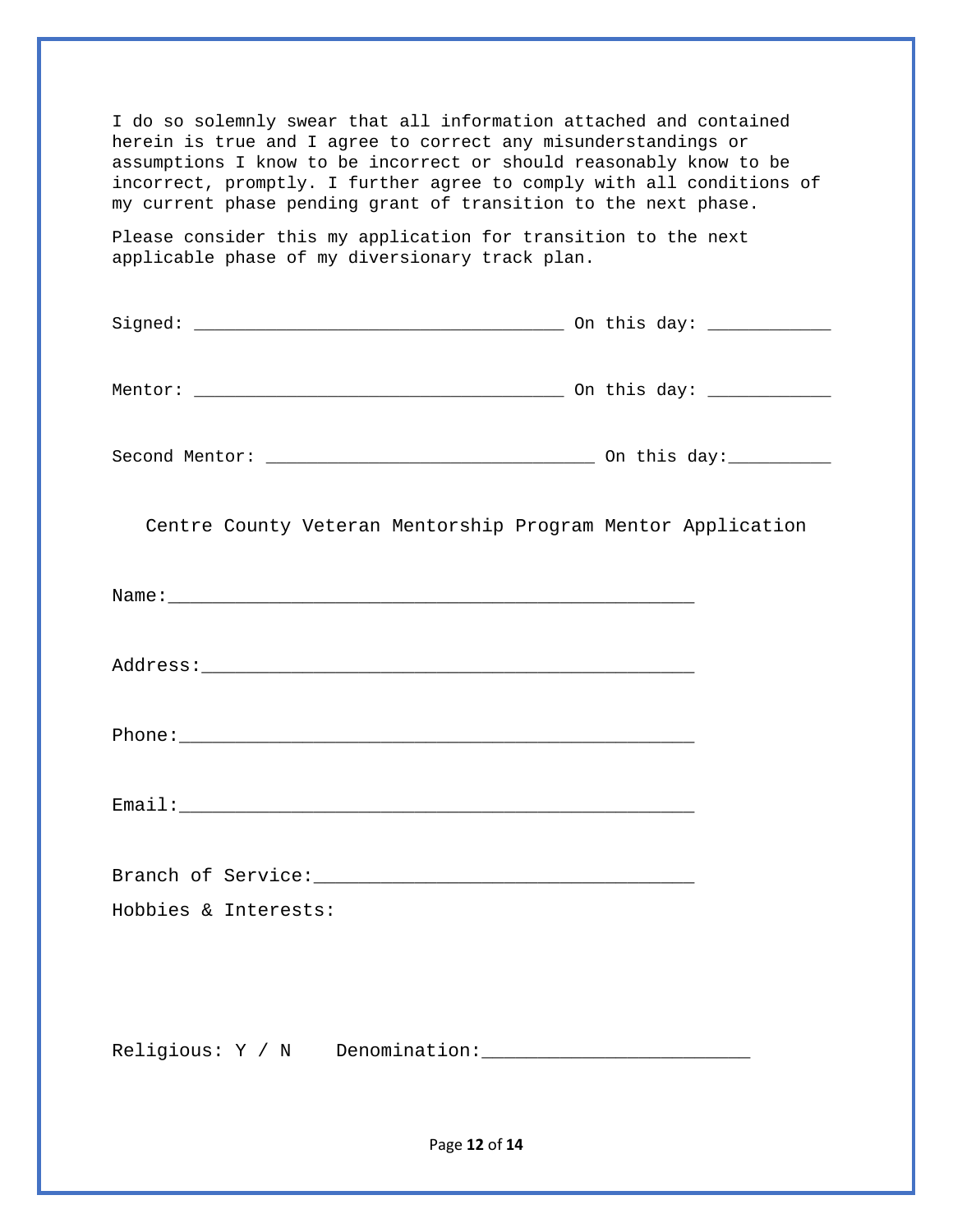| Do you have experience with: substance abuse<br>counseling/recovery? Mental-health counseling? Y / N            |                                                  |
|-----------------------------------------------------------------------------------------------------------------|--------------------------------------------------|
| Have you ever volunteered with veterans before?                                                                 |                                                  |
| Are you willing to commit for the duration of a veteran's<br>treatment?                                         |                                                  |
| Are you willing to submit to a background check?                                                                |                                                  |
|                                                                                                                 |                                                  |
| CCVMP Mentor Log - Weekly Continuity Form:<br>Mentor:<br>Mentee:<br>Date:<br>Location:<br>Duration:<br>Summary: | Check this box if this is<br>a violation review: |
| CCVMP Mentor Log - Weekly Continuity Form:<br>Mentor:                                                           | Check this box if this is<br>a violation review: |
| Mentee:                                                                                                         |                                                  |
| Date:                                                                                                           |                                                  |
| Page 13 of 14                                                                                                   |                                                  |